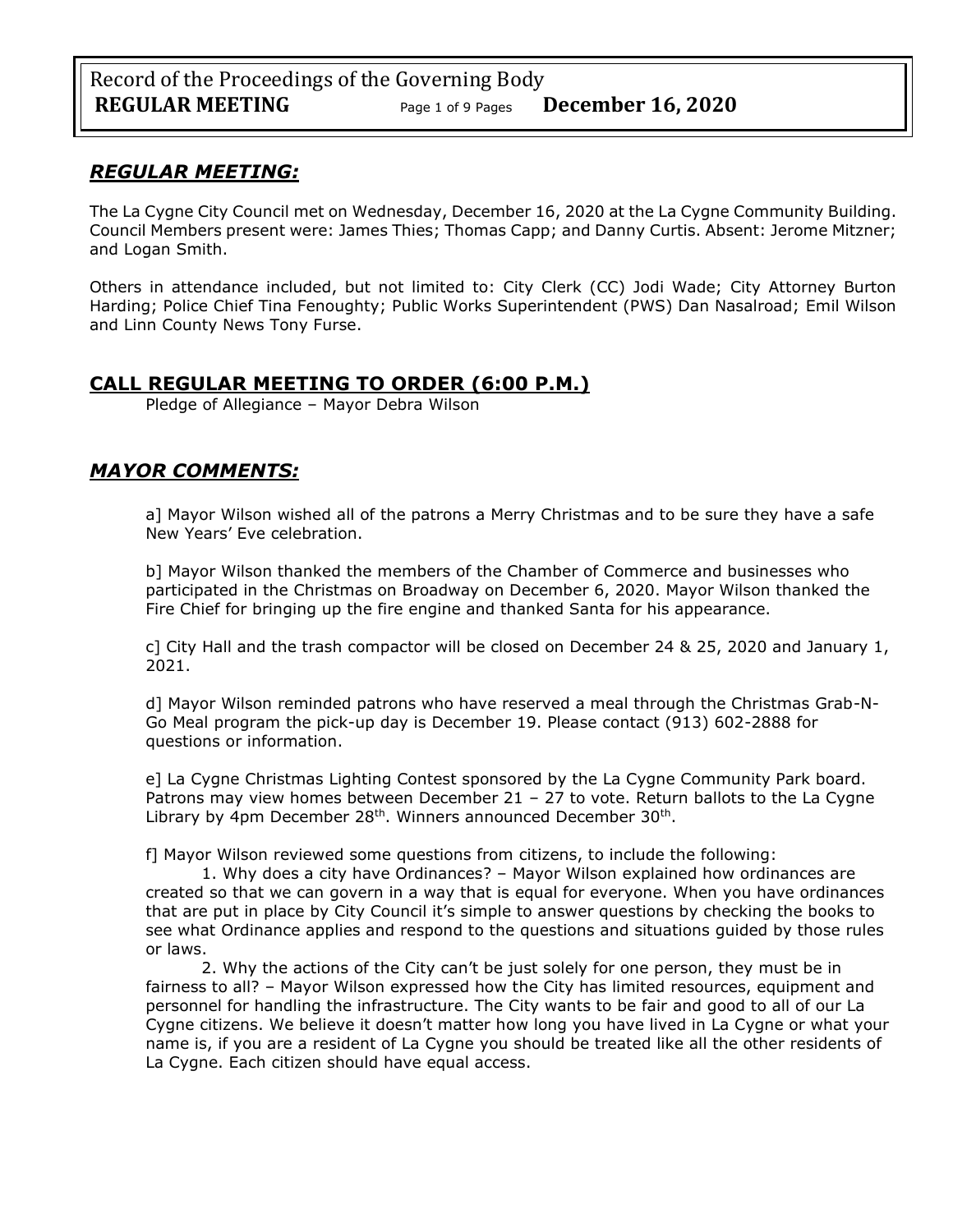# *CONSENT AGENDA:*

# ❖ *Motion to approve Consent Agenda:*

**Council Member Capp motioned to accept the Consent Agenda with corrections to the motion to adjourn from Council Member Capp to Council Member Curtis and the title under Special Committee reports from Planning & Zoning to LaHarper Heights Housing Authority board for recommendation of members in the meeting minutes of the December 2, 2020 City Council meeting.**

> Minutes of December 2, 2020 City Council Meeting; November 2020 Treasurer's Report; November 2020 Budget Report; Check Register: December 3 – December 16, 2020;

## **Motion seconded by Council Member Thies, voted on, passed 3-0.**

## *DISCUSSION FROM THE FLOOR:*

NONE

# *SPECIAL PROJECTS:*

#### *WATER PLANT SETTLING POND PROJECT*

NONE

## *SEWER REHABILITATION PROJECT*

i. CC Wade received the paperwork from Gilmore & Bell and Labette Bank for the Temporary Note Series 2020 in the amount of \$460,000 for BG Consultants design services. The paperwork includes the transcript of proceedings authorizing the issuance of \$460,000 General Obligation Temporary Notes Series 2020, a Resolution authorizing and directing issuance, sale and delivery of General Obligation Temporary Notes Series 2020, an Ordinance authorizing improvement to the City's sewage collection and disposal works and the Federal Tax certificate.

## ❖ *Motion*

**Council Member Capp motioned to authorize Mayor Wilson to sign the paperwork included in the Transcript of Proceedings and the Federal Tax certificate. Motion seconded by Council Member Curtis, voted on, passed 3-0.**

#### ❖ *Motion*

**Council Member Capp motioned to approve Resolution No. 423 authorizing and directing the issuance, sale and delivery of General Obligation Temporary Notes series 2020, of the City of La Cygne, Kansas; providing for the levy and collection of an annual tax, if necessary, for the purpose of paying the principal of and interest on said notes as they become due; making certain covenants and agreements to provide for the payment and security thereof; and authorizing certain other documents and actions connected therewith. Motion seconded by Council Member Curtis, voted on, passed 3-0.**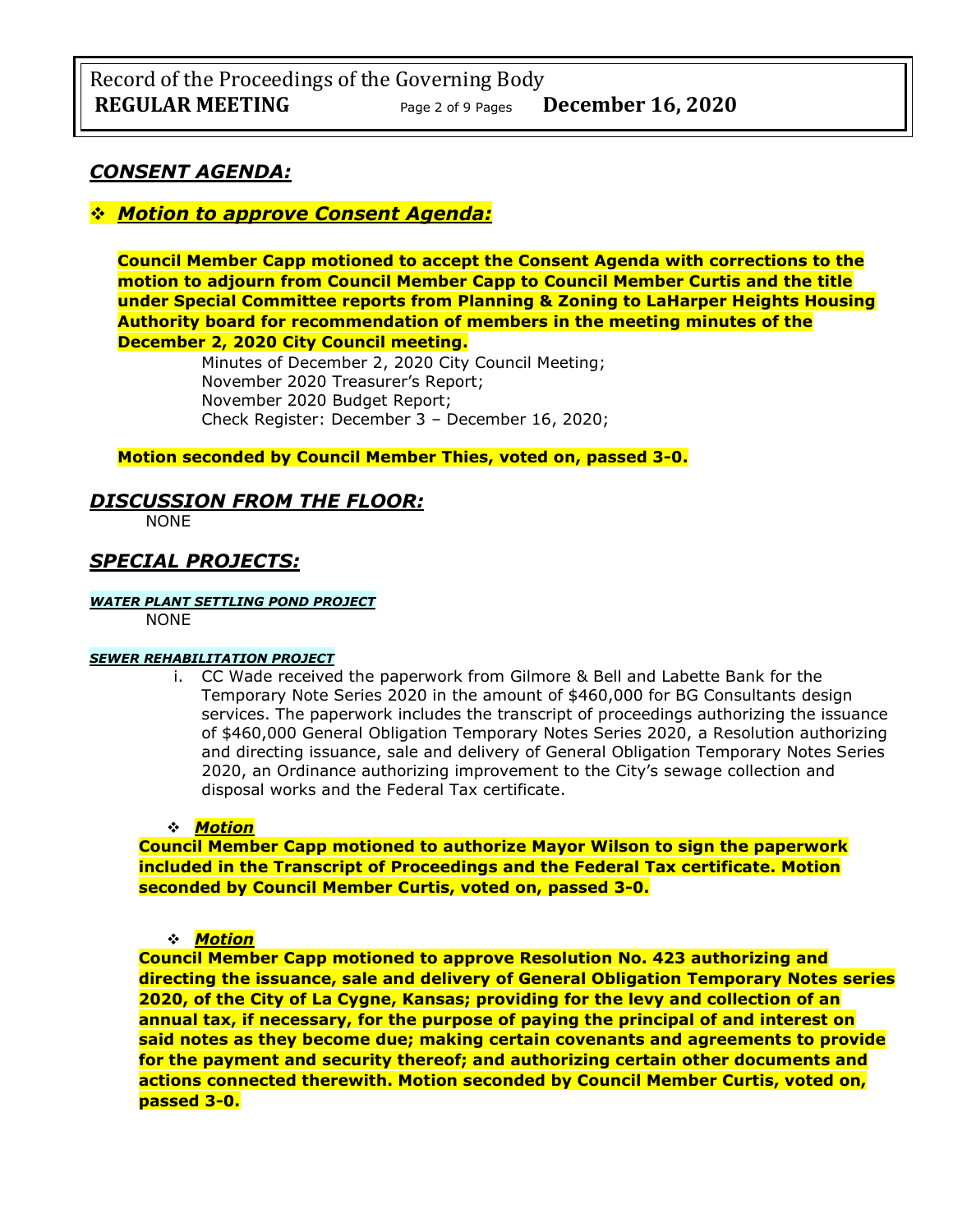# *SPECIAL PROJECTS CONTINUED:*

*SEWER REHABILITATION PROJECT CONTINUED*

### ❖ *Motion*

**Council Member Capp motioned to approve Ordinance No. 1480 authorizing improvements to the City's sewage collection and disposal works; and providing for the payment of the costs thereof. Motion seconded by Council Member Thies, voted on, passed 3-0.**

# *STREET PROJECT – KDOT CCLIP PROJECT AT KS HWY 152 AND INDUSTRIAL ROAD*

NONE

# *REPORTS OF CITY OFFICERS:*

## **CITY ATTORNEY –BURTON HARDING (BURTON ARRIVED LATE AND HIS REPORT WAS GIVEN PRIOR TO EXECUTIVE SESSION)**

City Attorney Harding reviewed the paperwork for the Temporary Notes Series 2020 and noted everything was in order with exception of correction to the local newspaper name. City Attorney Harding has been working on Municipal Court preparations. City Attorney Harding has been reviewing a notification from the Governing Commission with recommendations regarding operations and procedures within a Police Department. Most of the items listed in the recommendations were already being performed or have been completed by the City of La Cygne Police Department.

## **CHIEF OF POLICE/CODES OFFICER 22 Traffic Stops Conducted Citations issued since last meeting**

| Speed in School Zone | Equipment |  |
|----------------------|-----------|--|
| No DL                | Insurance |  |

## **Calls for Service / Reports – 12/01/20 thru 12/15/20**

| Motorist Assist - 1       |
|---------------------------|
| Business Theft - 1        |
| Check Welfare $-1$        |
| Traffic Hazard $-2$       |
| Assist Outside Agency - 2 |
| Criminal Damage - 1       |
|                           |

INOP Vehicle Letter - 1

#### **Animal Control** Revised Draft to be presented at the January 2021 meeting

## **Accrued Overtime for Department**:

**New Business** None at this time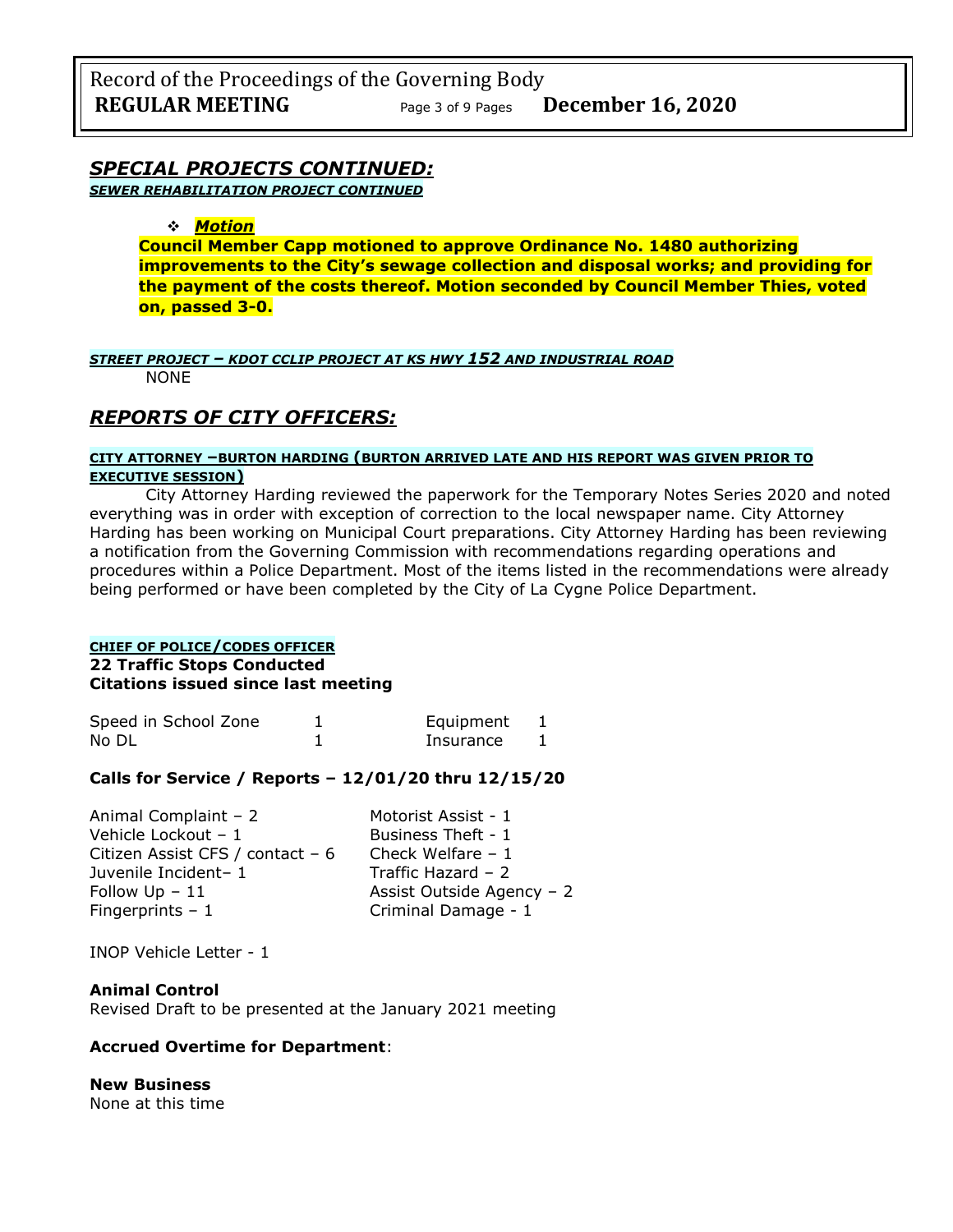Record of the Proceedings of the Governing Body **REGULAR MEETING** Page <sup>4</sup> of 9 Pages **December 16, 2020**

# *REPORTS OF CITY OFFICERS CONTINUED:*

### **PUBLIC WORKS DEPARTMENT – PUBLIC WORKS SUPERINTENDENT (PWS) DAN NASALROAD**

Report from 12/2/2020 to 12/16/2020

### **Committee Discussions**

## **Water and Gas:**

- Continued clearing lot for pre-sediment pond.<br>• Midwest Engineering Group completed the firs
- Midwest Engineering Group completed the first survey.
- Mini-excavator and trailer have been purchased and delivered. Mayor Wilson and the City Council Committee had approved a EZ-Haul 16' trailer for \$4500 to be purchased from the same company the Mini-Excavator.

#### **Sewer:**

- Alliance pump has been down and sized up pumps for our application. Decision has been made to rebuild one of the pumps and the other needs to be replaced.
- Alliance pump discovered both check valves at the park lift station were not working, waiting on an estimate to repair or replace.
- Guide rails in two of the lift stations need repair.
- Working with BG Consultants on sewer project additions.
- Request a Sewer Workshop. Council members agreed to hold a Sewer Workshop on Thursday, December 17 at 5pm at the La Cygne Community Building.

**Street:** None **Park:** None **Cemetery**: None

## **FIRE DEPARTMENT – FIRE CHIEF DAN NASALROAD –**

Sharing tree project is almost complete. Working on finishing up the wrapping. Chief Nasalroad reminded patrons who have real Christmas trees to water them daily.

## **CITY CLERK – JODI WADE**

City Clerk

- Reviewed 2020 Budget and made 2020 transfers.
- Fulfilled KORA Public Records request.
- Revised Article 22 draft.
- Worked with Advantage Computer to resolve computer problems.
- Worked with Simple City software to resolve some issues.
- Assisted Gilmore & Bell with Temporary Notes Series 2020 paperwork.
- Reviewed Financials with Mike Billings with USDA for sewer rehabilitation project.

## Office Assistant

- Participated in year End webinars for Payroll and Accounts Payable.
- Completed Calendars and Gift Cards.
- Reviewed/responded to Facebook comments.
- Updated Website information.
- Attended One-Each website training.
- Prepared packets for electricians for light pole bids
- Reviewed reports for W-2s and 1099 preparations.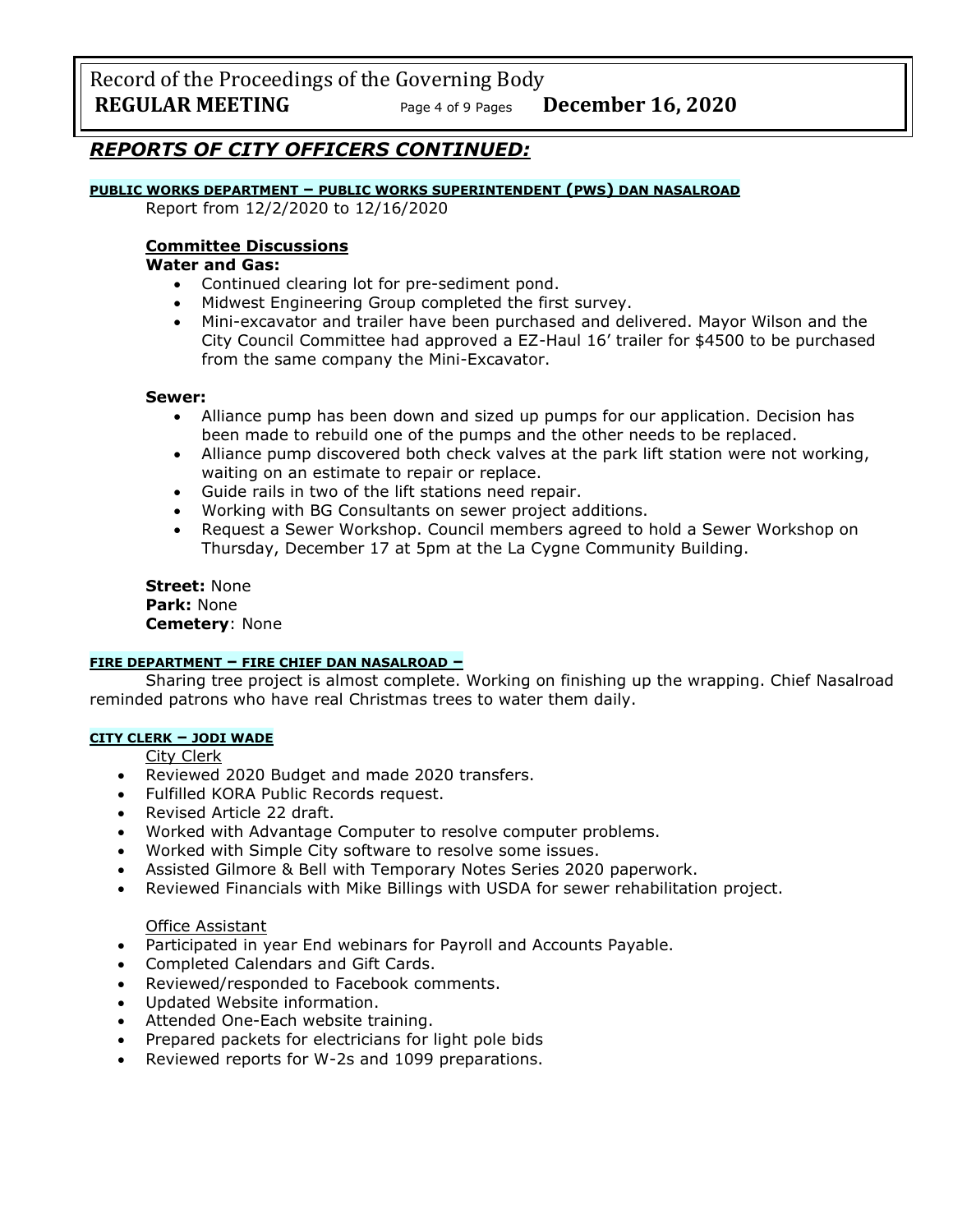Record of the Proceedings of the Governing Body **REGULAR MEETING** Page <sup>5</sup> of 9 Pages **December 16, 2020**

# *REPORTS OF CITY OFFICERS CONTINUED:*

# **CITY CLERK – JODI WADE**

Treasurer/Utility Clerk/Court Clerk

- Attended Osawatomie Municipal Court for training.
- Prepared year-end bad debt reports and collection bureau submissions.
- Prepared new court forms.
- Completed monthly reports.
- Reviewed year end procedures for Utility and Court.

## Codes Officer/Planning & Zoning

- Prepared presentation for Manufactured Home Parks.
- Reviewed condemnation process and created a step-by-step procedure presentation
- Researching Tiny home subdivisions and preparing a report.
- Completed some building permit applications and Lot split requests.
- Reviewed the files to date for a Conditional use permit application for 417 Grand Avenue (event venue)

Meetings/Trainings Attended virtually:

- League of Municipality Weekly Conference Call
- Simple City Year-end Training.
- KPERS retirement training.
- La Harper Housing Authority Board meeting.
- City Attorney Annual evaluation.

Overtime Hours for City Hall for the last pay period: 4.5 hours (Jodi) / 2.25 hours (Connie)

# *COUNCIL COMMITTEE REPORTS:*

## *WATER & GAS -NONE*

## *STREET –*

- (Postponed until Fall 2021) RFP for Stormwater Master Planning.
- (In Committee review) La Cygne Library parking area drainage.

## *SEWER-NONE*

# *PARK-NONE*

## *CEMETERY –*

• (Postponed until January 2021) Chapter XI. Public property, Article 1. Cemetery regulations.

## *PUBLIC SAFETY –*

- Animal Control regulation draft postponed until January 2021 meeting.
- Certified letters were sent to the property owners of 612 N. 8<sup>th</sup> street regarding the upcoming Public Hearing scheduled for January 6, 2021 at 6pm.

# *COMMUNITY BUILDING-NONE*

## *EMPLOYEE RELATIONS & TRAINING –*

• (Postponed until Spring 2021) -Ethics/Public Service Training.

# *SPECIAL COMMITTEE REPORTS:*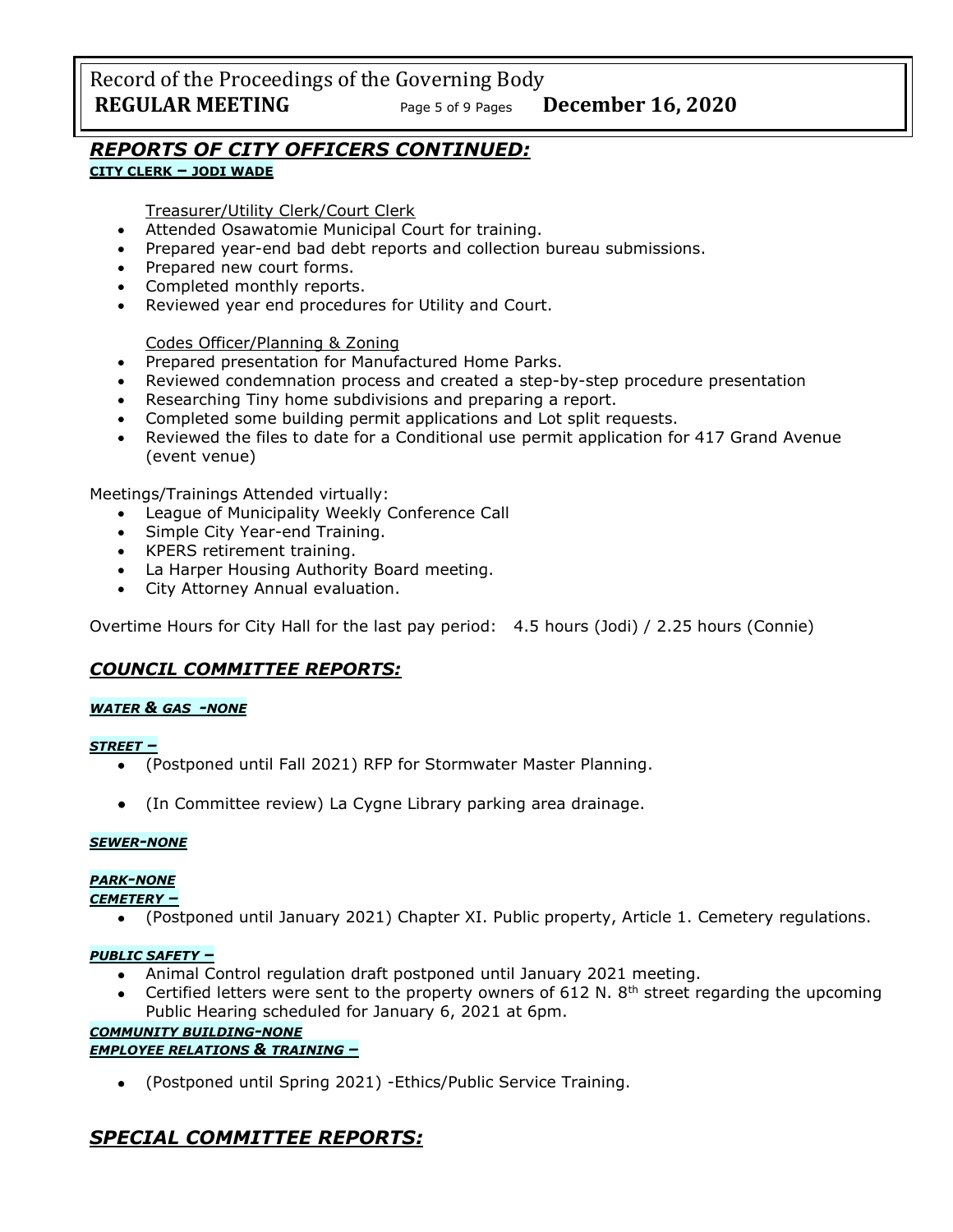Record of the Proceedings of the Governing Body **REGULAR MEETING** Page <sup>6</sup> of 9 Pages **December 16, 2020**

*EMERGENCY MANAGEMENT -NONE SWANFEST COMMITTEE -NONE LA CYGNE COMMUNITY PARK BOARD –NONE PLANNING & ZONING COMMISSION (PZC) -NONE*

# *UNFINISHED BUSINESS:*

**DRAFT REVISION OF ARTICLE 22, SECTION 22-3. DRAFT DEFINITIONS. DRAFT APPLICATION. DRAFT PERMIT**

CC Wade revisited the items requested to be changed from the last meeting. Discussion was held regarding the penalty and Zoning Administrator procedure for failure to meet the requirements of the access point permit. Mayor Wilson asked each Council Member to share their thoughts on the presented draft. Council Member Capp was satisfied with the draft, Council Member Thies had no comment at this time and Council Member Curtis reviewed section 22-403 further. Council Member Curtis suggest to remove off-street parking facility from paragraph  $(a)(b)(c)(e)$  in section 23-403. The maintenance of the access point connection is important for protecting the edge of the City street and should be enforced. CC Wade will make the necessary revisions and prepare the Article in ordinance form. PWS Nasalroad advised adding culvert pipe to the application form.

# *NEW BUSINESS:*

## *EXECUTIVE SESSION:*

#### ❖ *Motion*

**Council Member Capp motioned to go in to executive session for 5-minutes for nonelected personnel matter to review of application for a non-elected position and to return to the City Council table at 6:58pm. Motion seconded by Council Member Curtis, voted on, passed 3-0. 6:53pm**

Others in attendance included, but not limited to: Police Chief Fenoughty

## **OPEN SESSION RESUMED AT 6:58pm**

#### **ORDINANCE NO. AMENDING CHAPTER VIII, ARTICLE 1, OF THE CODE OF THE CITY OF LA CYGNE, KS**

The ordinance would amend section 8-102(a) same practice and procedure; 8-103 setting the date & time to transact the business of the Municipal Court; 8-111(a) amending the court costs; and adding section 8-102(b) Uniform Public Offense Code, 8-102(c) Standard Traffic Ordinance, and 8- 111(d) Court Costs.

## ❖ *Motion*

**Council Member Capp motioned to approve Ordinance No. 1481 amending section 8- 102(a) same practice and procedure; 8-103 setting the date & time to transact the business of the Municipal Court; 8-111(a) amending the court costs; and adding section 8-102(b) Uniform Public Offense Code, 8-102(c) Standard Traffic Ordinance, and 8-111(d) Court Costs. Corrections made to the written court cost to read Sixtyfive dollars and fifty cents and to change 8-111 from (b) to (d) to match the heading. Motion seconded by Council Member Thies, voted on, passed 3-0.**

# *NEW BUSINESS CONTINUED:*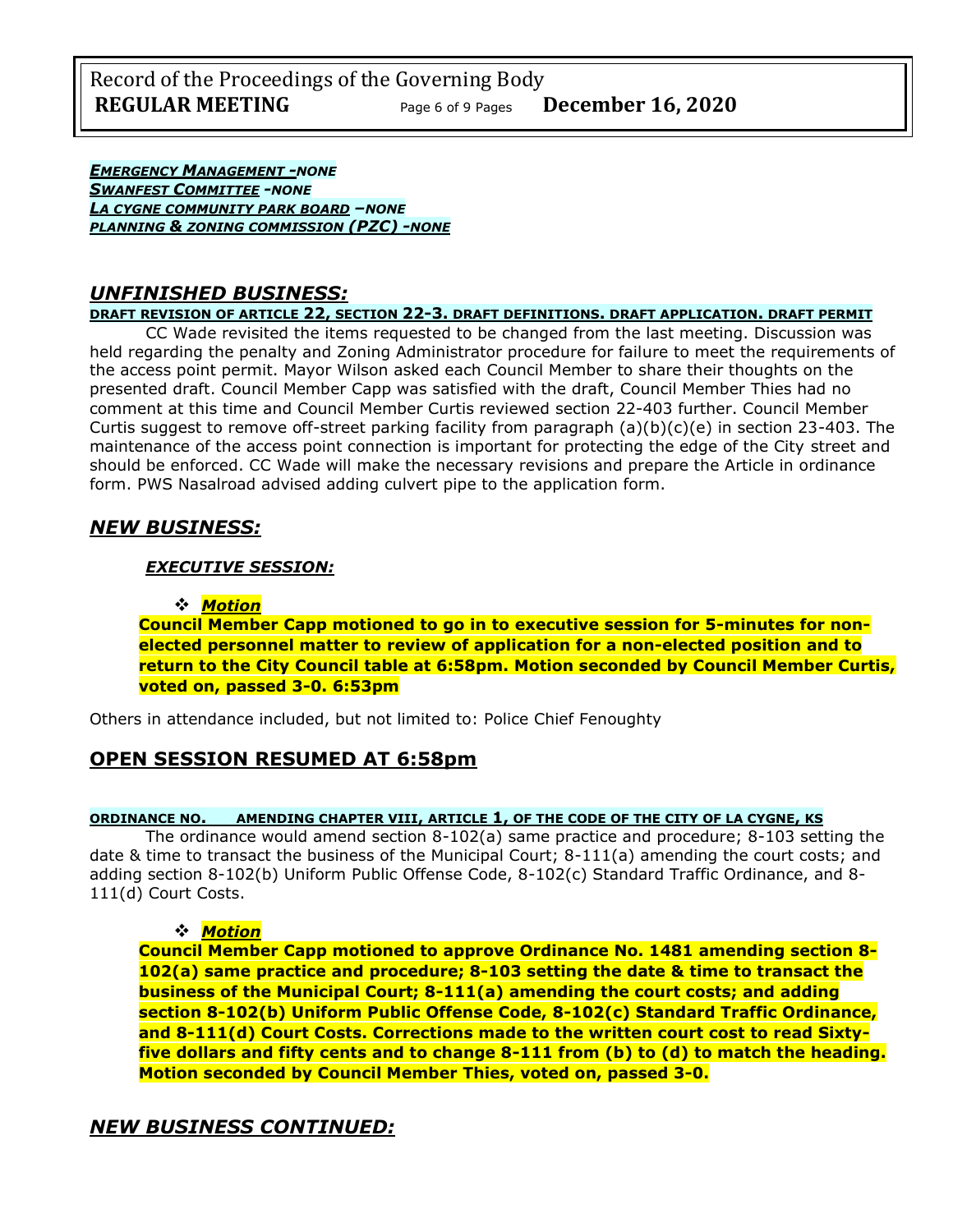# Record of the Proceedings of the Governing Body **REGULAR MEETING** Page <sup>7</sup> of 9 Pages **December 16, 2020**

### **AUTHORITY TO TRANSFER EXCESS GENERAL FUNDS**

CC Wade reviewed the 2020 transfers which were performed. CC Wade reviewed the 2021 Capital Improvement plan for the City of La Cygne which included the purchase of a new vehicle for the Police Department and Public Works. CC Wade suggested a 50/50 split for the excess general funds.

## ❖ *Motion*

**Council Member Capp motioned to allow the maximum year-end transfer from the General Fund to the Capital improvement and equipment reserve fund with 50% allocated to Capital Improvement and 50% allocated to equipment reserve. Motion seconded by Council Member Curtis, voted on, passed 3-0.**

#### **COUNCIL REVIEW FOR CONSIDERATION TO WRITE-OFF PAST OUTSTANDING (BAD) DEBT.**

## ❖ *Motion*

**Council Member Capp motioned to approve for Mayor Wilson to sign the Account modification form to write-off past outstanding debt in the amount of \$752.44. Motion seconded by Council Member Thies voted on, passed 3-0.**

## **PURCHASE ORDER NO 2020-4 IN THE AMOUNT OF \$8,378.78 TO REBUILD A FLYGT 15 HP SUBMERSIBLE PUMP.**

PWS Nasalroad presented a quote in the amount of \$8,378.78 from Alliance Pump, Independence, MO to rebuild the Flygt 15hp, 230V, 3ph, submersible pump model 3153.090.6379, serial number 3153.090-0530017 with a 456-impeller code.

## ❖ *Motion*

**Council Member Capp motioned to approve Purchase Order No. 2020-04 in the amount of \$8378.78 to rebuild the Flygt 15hp, 230V,3ph, submersible pump model number 3153.090.6379. Motion seconded by Council Member Curtis voted on, passed 3-0.**

## **PURCHASE ORDER NO. 2020-5 IN THE AMOUNT OF \$12,413 TO PURCHASE A NEW EBARA 15HP PUMP**

PWS Nasalroad advised the Council the removed Flygt pump was not able to be rebuilt and therefore a new pump would need to be purchased for the City Park Lift Station. PWS Nasalroad has had issues with the prior vendor and would like to try out Alliance Pump & Mechanical services for the purchase of the new Ebara pump.

## ❖ *Motion*

**Council Member Capp motioned to approve Purchase order number 2020-5 in the amount of \$12,413 for an Ebara 15hp, 235/125 trim, 230V, 3ph, 6" discharge with 50' of power & control cable, EPMR4A seal fail and thermal relay, Flygt guide rail adaptor, Model Number 150DLFMU6114 pump. Motion seconded by Council Member Thies voted on, passed 3-0.**

*NEW BUSINESS CONTINUED:*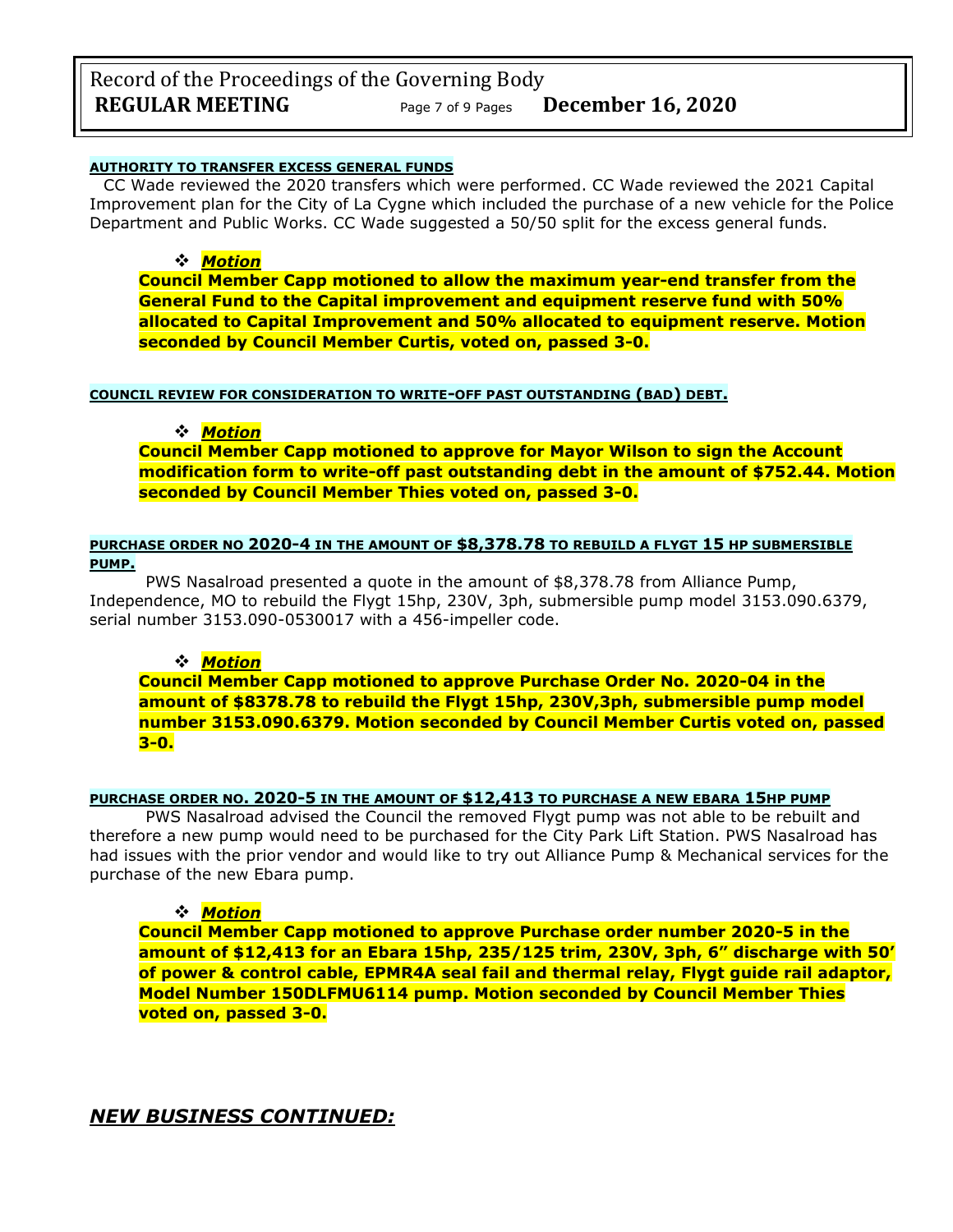Record of the Proceedings of the Governing Body **REGULAR MEETING** Page <sup>8</sup> of 9 Pages **December 16, 2020**

# **REQUEST FOR RECESS:**

CC Wade asked the Council for a 5-minute recess to allow her to speak with Mayor Wilson.

#### ❖ *Motion*

**Council Member Capp motioned to take a 5-minute break for CC Wade and Mayor Wilson to meet and will return to the Council table at 7:16pm. Motion seconded by Council Member Thies voted on, passed 3-0. 7:11pm** 

## **OPEN SESSION RESUMED AT 7:16pm**

#### **LA CYGNE MUNICIPAL COURT JUDGE: VACANT SEAT**

Mayor Wilson made a recommendation to appoint Shiela Schultz, Attorney-at-law, as the La Cygne Municipal Court judge.

#### ❖ *Motion*

**Council Member Capp motioned to approve Mayor Wilson's recommendation to appoint Shiela Schultz as the La Cygne Municipal Court Judge effective immediately. Motion seconded by Council Member Thies voted on, passed 3-0.**

Mayor Wilson, on behalf of the City of La Cygne, thanked Claude Warren for his many years of service to the City of La Cygne Municipal Court.

### **MOBILE HOME LICENSES**

CC Wade asked the Council how they would like to handle the current Manufactured Home Licenses. The Planning & Zoning is currently evaluating the policy for MHP parks and reviewing the procedure for the Zoning Administrator/Codes Officer. The current deadline for revisions to the Article is May 31, 2021. Council discussed continuing the active license until May 31, 2021 or sooner.

## ❖ *Motion*

**Council Member Capp motioned to extend the 2020 Mobile Home licenses for Prospect Properties LLC (Ryan Hill), Richard &/or Rebecca Marsh, and La Cygne Mobile Home Community until May 31, 2021 or earlier if Planning & Zoning completes the article. Motion seconded by Council Member Curtis voted on, passed 3-0.**

#### **ADVANTAGE COMPUTER WEB ANNUAL HOSTING**

CC Wade reviewed the annual cost for the cityoflacygne.org domain and the city employee emails. If emails were established for Council members/boards, the emails would cost either \$36/year per email address for regular volume and \$48/year per email address for high-volume. All emails would be available on the server. The Council members would be able to access their emails from any device from anywhere. Discussion was held regarding the ability for constituents to contact elected officials. CC Wade indicated to date the process has been by written letter either unsealed or sealed to be placed in the Council member tray's in the City Hall or an email can be sent to the general mailbox [\(cityhall@cityoflacygne.org\)](mailto:cityhall@cityoflacygne.org) to be placed in the Council members trays. Several of the Council members indicated they did not have personal devices to access electronic correspondence. City Attorney Harding reinforced the point that elected officials are to be available for constituents to reach out to but the means for that communication are not defined by statue or law. City Attorney Harding

## *NEW BUSINESS CONTINUED:*

**ADVANTAGE COMPUTER WEB ANNUAL HOSTING CONTINUED**